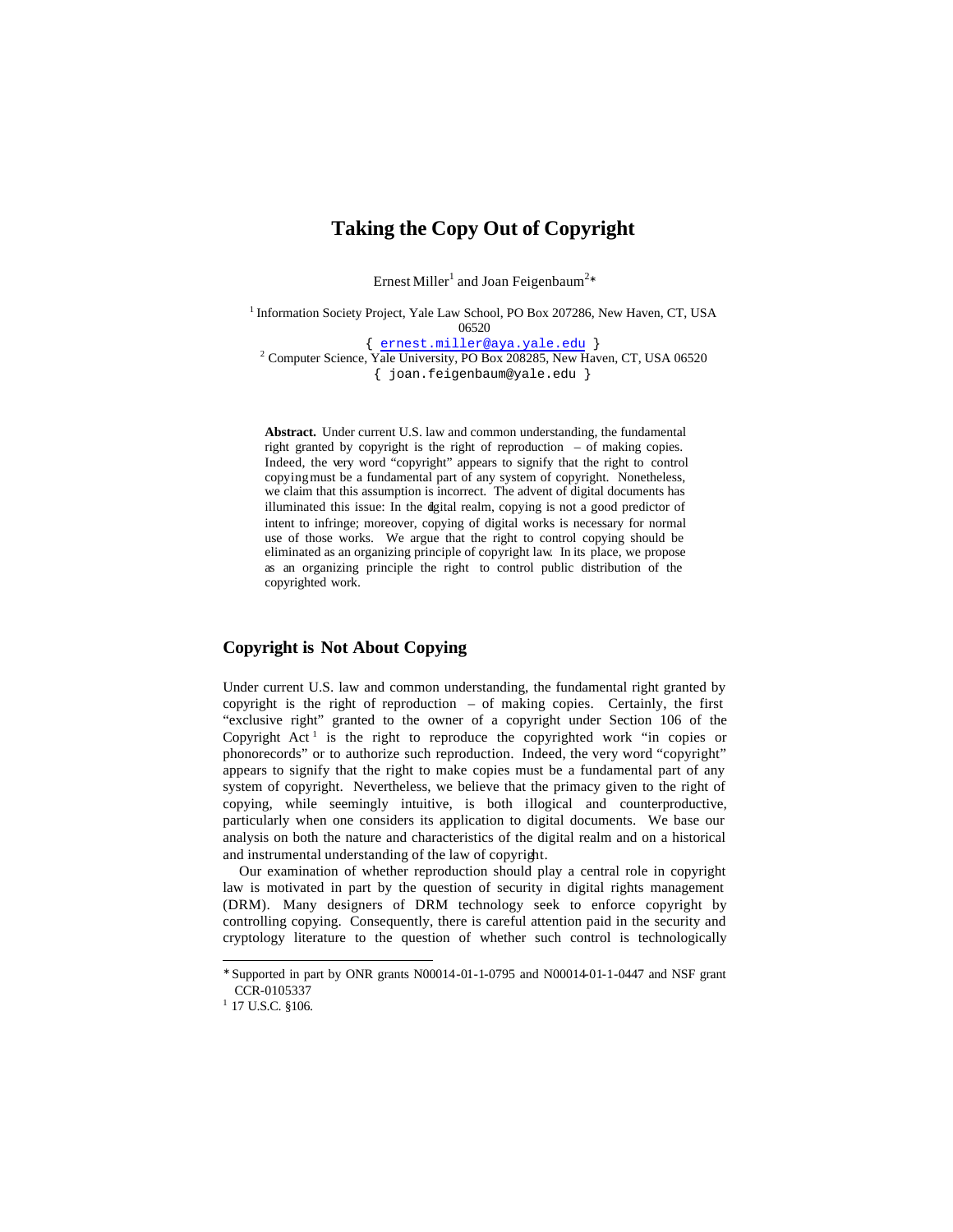feasible and, if so, at what cost to our computing and networking environments. Experience to date with fielded DRM systems is limited, but it seems to indicate that copy control is at best quite difficult in a world of networked general-purpose PCs. We believe that it would be far more productive to organize copyright law around something other than the right to control copying than it would be to change the fundamental designs of PCs and networks.

 The purpose of copyright is instrumental. In the United States, copyright is not a right of the author by reason of his creation. Copyright is not a Lockean "natural right" but is a limited right granted to authors in order to further the public interest. This principle is explicitly expressed in the U.S. Constitution, which grants the power to create a system of copyright to Congress in order to further the public interest in "promoting progress in science and the useful arts."<sup>2</sup> This point cannot be overemphasized: Copyright has a purpose – to further the public good by promoting the creation and dissemination of knowledge. Thus, copyright is structured to create incentives for authors to create and publishers to distribute new works – that authors and publishers benefit from these rights is the means and not the end of copyright.

By granting certain exclusive rights to authors, copyright seeks to ensure that authors will be able to recoup the costs associated with their ingenuity and publishers the costs of distribution. The paradigmatic example of this is the book publishing industry, where an author grants a publisher the right to print and vend a work in return for payment. The payment from publisher to author is recompense for the author's creativity. The publisher then sells instances of the work instantiated in a physical medium (copies) to recoup not only the author's payment but manufacturing and distribution costs (plus profit). Obviously, if a pirate press is able to publish its own edition of the work with impunity, the (legitimate) publisher will suffer economically, and authors will not be properly compensated for their creativity. Thus, as the conventional history would have it, was born the right of reproduction.

Unfortunately for the conventional history, in the Copyright Act of 1790, reproduction was not one of the rights granted to the author. This first federal copyright statute did not mention copying at all. Instead, the statute spoke of "publishing, printing and vending." All three of these terms mean something other than the simple reproduction of a work – they imply distribution.<sup>3</sup> After all, it is the *distribution of copies to the public* that cause the publisher to suffer economically. The publisher cannot be harmed by copies that are never distributed and, for example, sit moldering in a warehouse.<sup>4</sup> Conversely, one cannot distribute what one does not have. Distribution to the public is the necessary condition for harm to the publishers'

 2 U.S.C.A. Const. Art. 1, § 8, cl. 8.

<sup>&</sup>lt;sup>3</sup> While it may seem that "printing" does not necessarily entail distribution, the "right to print" was subordinate to the right to publish. Although the right to print might be held by a party other than the one that held the right to publish, the right to print did not exist without a corresponding right to publish.

<sup>&</sup>lt;sup>4</sup> This is not to say that an individual found with hundreds of unauthorized copies of Microsoft Windows XP in a warehouse should be free of liability. Certainly, the creation of such a large number of copies of a commercially valuable copyrighted work would be a strong indication of *intent* to distribute. Harm to Microsoft, however, would not occur until the copies actually were distributed.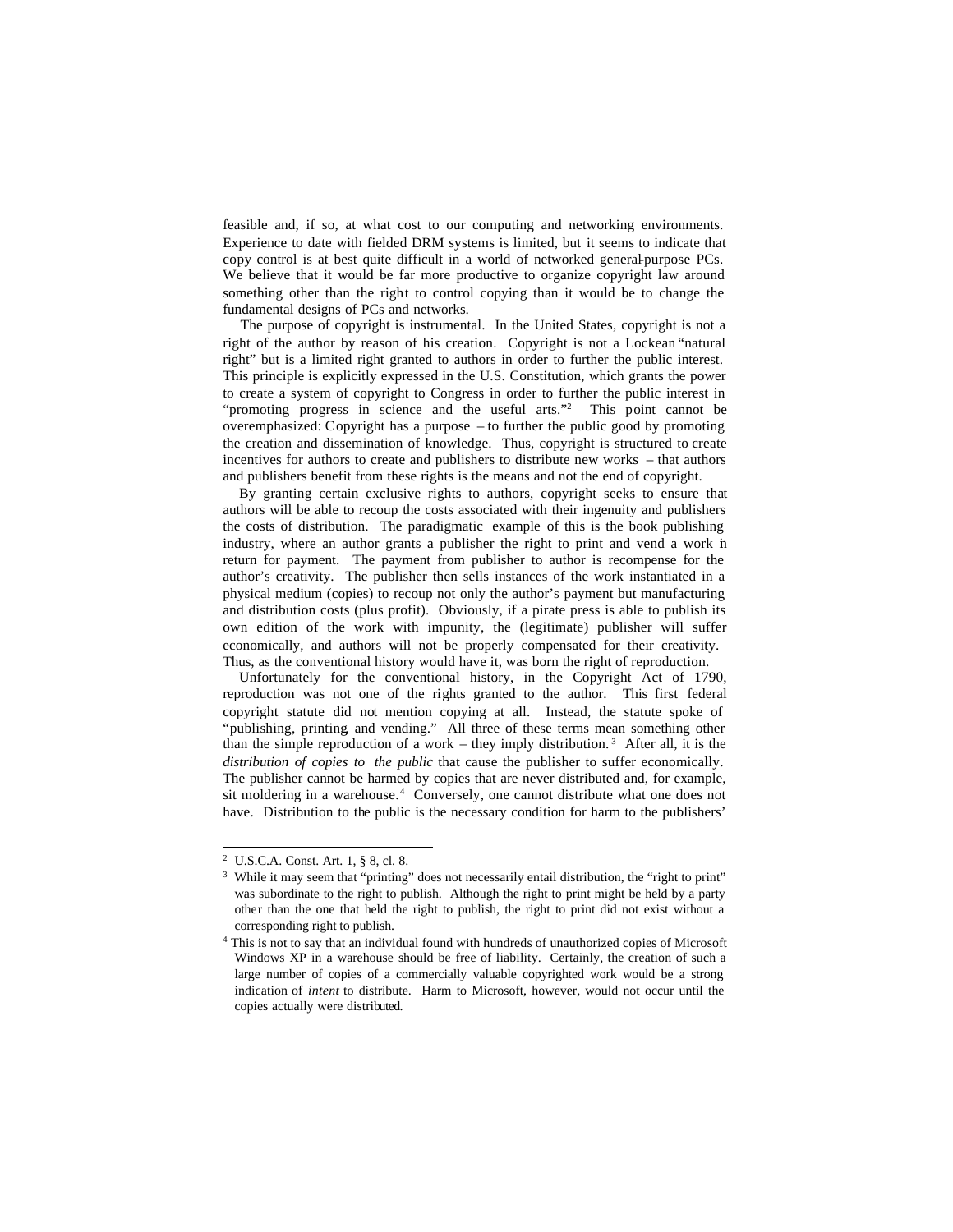economic interests.<sup>5</sup> Distribution, in the broad sense, can occur with or without copying. Thus, it is not surprising that the original Copyright Act failed to mentioning "copying" *per se* as an exclusive right.

Furthermore, since the purpose of copyright is to provide the opportunity for exploitation as an incentive to innovation, presumably the rights in copyright should be capable of exploitation independently. This is not the case for reproduction, which cannot be exploited independently of the right to distribute. What value does the right of reproduction have absent the right of distribution?<sup>6</sup>

Historically, the fundamental object of copyright law was not a copy or copies of a work but rather publication of the work. The meaning of "copy," as used in the word copyright, was a reference to the manuscript. The "copyright" was certain exclusive rights with regard to the manuscript, in particular the right to publish – not an exclusive right of reproduction. The etymology of the term "copy" (from the Oxford English Dictionary) as used within the copyright is clear:

IV. That which is copied

…

l

8. a. The original writing, work of art, etc. from which a copy is made.

9. a. *Printing*. Manuscript (or printed) matter prepared for printing. (Now always without *a* and *pl.*)

> Formerly used in a sense nearer to 8: a MS. [Manuscript] or other exemplar which is printed from, or serves as 'copy', though not specially prepared for that purpose.

b**.** Property in 'copy'; = COPYRIGHT. *Obs.*

In its beginnings, only contextually differing from 9: the registration and licensing of the 'copy' or 'copies' proposed to be printed, conferred the 'right'.<sup>7</sup>

Copyright is not about the right of reproduction *per se* but rather the licensing and registration of the "*copy,*" in other words, the work (or, as the U.S. Constitution refers to it, "writings") for publication. Indeed, it is unlikely that the idea of an independent right of reproduction would have been conceivable when the term copyright was developed. Although early copyright did distinguish between the right "to publish" and the right "to print," printing was clearly subordinate to the publishing right, which was the right to have the copy reproduced for distribution to the public. The idea of a

<sup>&</sup>lt;sup>5</sup> Comm. on Intellectual Property Rights and the Emerging Information Infrastructure, National Research Council, *The Digital Dilemma: Intellectual Property in the Information Age* 141 (National Academy Press 2000) [hereinafter *The Digital Dilemma*].

<sup>6</sup> Of course, one might claim that the right of reproduction governs the making of copies for personal use (where there is no distribution) and that personal uses may thus be economically exploited. For example, a publisher might charge a higher price for an e-book from which text could be cut-and-pasted than an e-book from which text could only be manually copied. This, however, would turn copyright into a mandatory licensing scheme. Either a right would be explicitly granted or it would only exist within the vagaries of implied license or fair use. Such a result is unsatisfactory for reasons explained below.

<sup>7</sup> Oxford English Dictionary (2nd ed. 1989) (italics in original)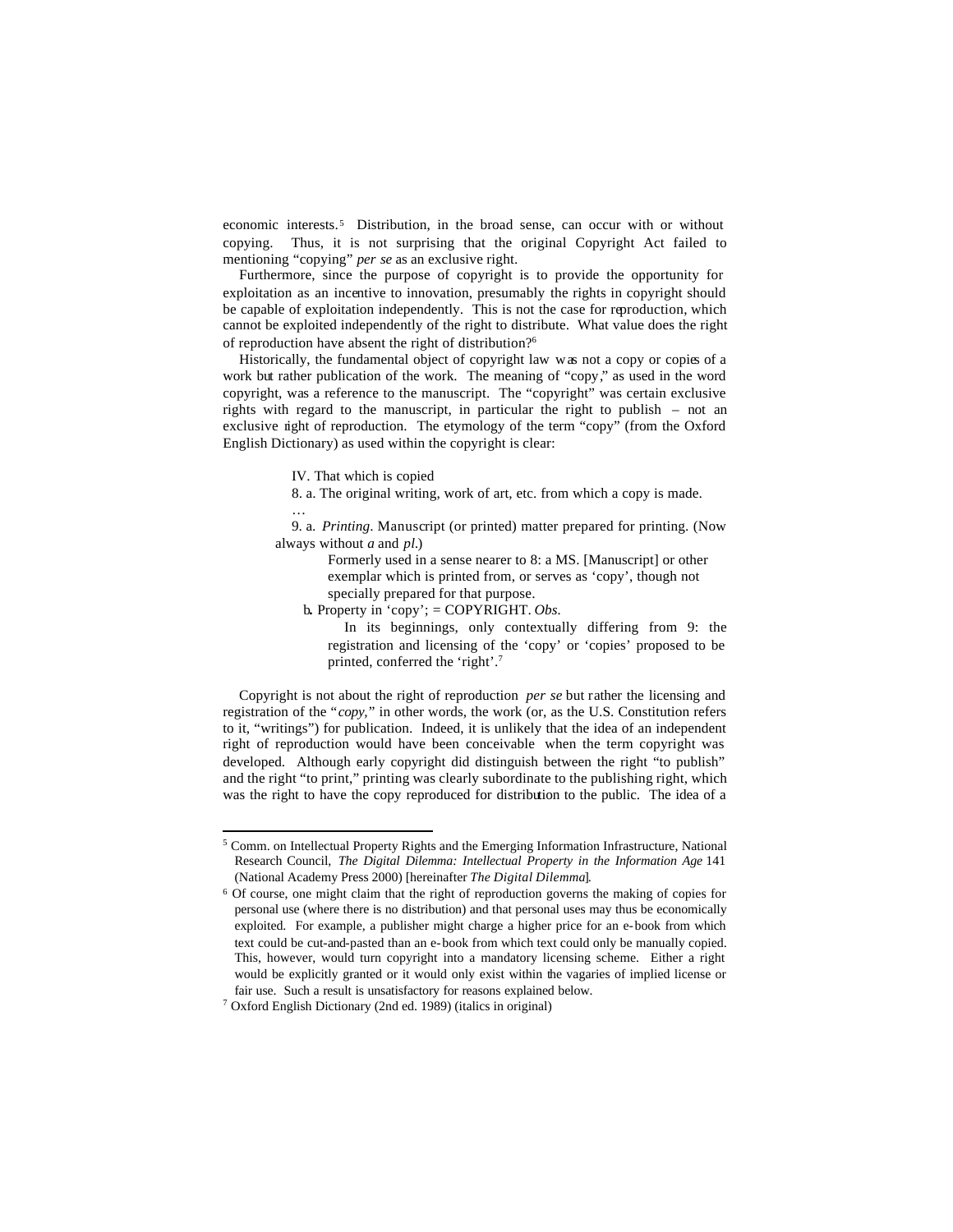right to print without an associated right to publish would have been inconceivable at the time.

As a matter of fact, the term "copying" did not enter the copyright statutes until the Copyright Act of 1909. The term was used as a generic addition to the original "publishing, printing, and vending" in order to take into account the various new forms of mechanical reproduction that were proliferating at the turn of the century. After all, it does not necessarily seem appropriate to speak of "printing" or "publishing" statuary. The addition of the term "copying," then, was not the creation of a new right but an extension of the existing regime to ensure coverage of the new technologies of the era.

Once the term "copying" entered the statute, it is easy to see how it could eventually come to be interpreted as granting a right to reproduction. In the first decades of the twentieth century, this was actually sensible. After all, prior to the advent of electronics, making copies of a work was difficult and rather expensive. It is not simple to set hot lead for a printing press or to transfer a motion picture to negative in order to develop new positives. Accordingly, reproduction was a good predictor of an intention to distribute as well. There are few legitimate reasons, for example, to set lead type in order to make one or two copies of a book for personal use.<sup>8</sup> In a world in which works are embodied in difficult -to-reproduce physical objects, it is reasonable to assume that, if someone goes to the trouble of making multiple copies, he intends to distribute them.

Indeed, under current law, the fixation requirement for copying requires that a "copy" be "sufficiently permanent or stable to permit it to be perceived, reproduced, or otherwise communicated for a period of more than transitory duration."<sup>9</sup> One of the reasons for the fixation requirement is that transitory "copies" will not last long enough to be distributed, certainly not long enough to be distributed to the public in such a way as to undermine the incentive structure of copyright. If copying alone were harm to the incentive structure of copyright, it would be hard to justify the fixation requirement. The fear, then, is not of reproduction itself, but of subseq uent distribution of the resulting copies. Undeniably, the statutory exceptions to the right of reproduction are numerous (making of ephemeral copies,<sup>10</sup> backups and runtime copies of computer software,  $11$  and some digital sound recordings  $12$ ). One has to wonder when the exceptions are so numerous whether the underlying rule is the appropriate one.

However, in the networked, general-purpose computer world, digital documents are not hard to copy at all, whether fixed or transitory. Reproduction, then, is not a good predictor of whether there will be distribution to the public in the digital world. For example, web pages are copied into temporary caches so that browsers can display them quickly, programs are copied from hard drive to RAM so that they can be run, and entire file systems are copied onto back-up stores to ensure that they are protected from user errors, software bugs, and malicious intruders. Digital music may

<sup>&</sup>lt;sup>8</sup> We cannot think of any plausible reasons for such an action.

<sup>9</sup> 17 U.S.C. § 101

<sup>10</sup> 17 U.S.C. § 112

<sup>11</sup> 17 U.S.C. § 117

<sup>12</sup> 17 U.S.C. § 1008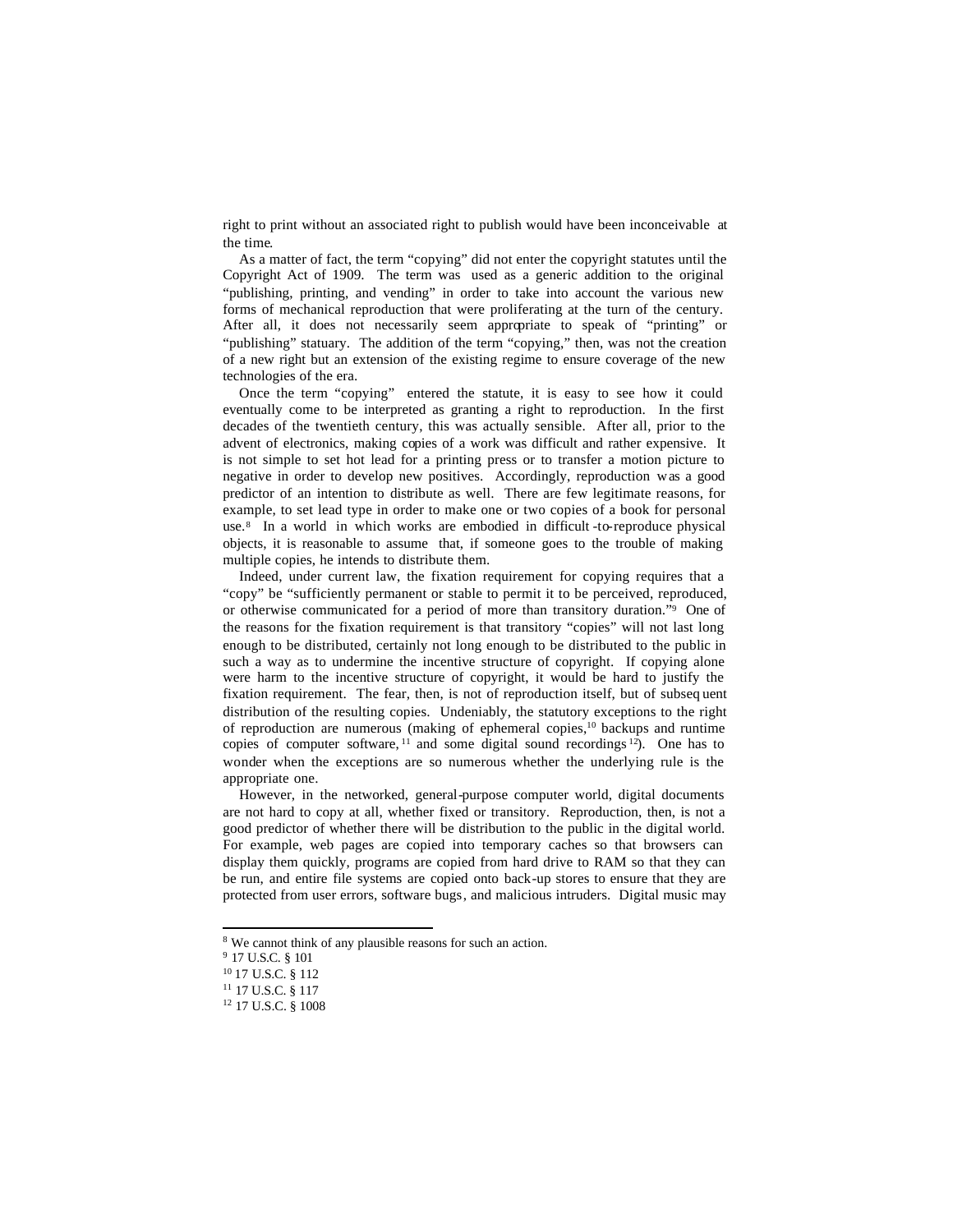be among the most versatile media. Music on CD is copied from disk to hard drive in order to be used by jukebox software, transported to school or office via laptop, or copied into an MP3 player to listen to while jogging. In these and numerous other ordinary circumstances, digital files are "copied" in the literal sense, but in none of them is there an intention to distribute to the public that would undercut the publisher's ability to benefit from the work.

The point is that, in computers and networks, copies are made *constantly*, often without explicit instruction by or even knowledge of a particular user. Surely there is a better conceptual starting point for the development of copyright law than to define each of the copies as presumptively infringing.

More important is the fact that copies are not only frequently and continuously made in the computer world but moreover are *necessary* in order to make use of a work -- any use. This is something entirely new in the realm of copyright. Reproduction is not necessary to access a work embodied in a physical artifact. No copying is required to read a book or watch a movie. However, copying is necessary in order to read an e-book or watch a DVD. In the digital world, the right to control copying becomes tantamount to a right to control *access* to a work for purposes of normal use, such as reading, viewing, and listening. <sup>13</sup> In the digital world, the right to control copying means that actually reading an e-book is presumptively a violation of the copyright owner's rights.

Of course, it is very unlikely that a court would decide that reading was not a right granted by purchase of a digital book. However, the decision in such a case would have to rest on some other aspect of copyright law, such as fair use or implied license. Such reliance on alternative doctrines is less than satisfactory. For example, it would be strange indeed for a court to conclude that reading an e-book is only justified by the affirmative defense of fair use or that reading is permissible as an implied license and thus occurs at the sufferance of the copyright owner, who may disavow such a use.

Our proposed approach to this problem of the right to reproduce in the digital age is a radical one: Eliminate the right to control copying as a fundamental aspect of copyright and as an organizing principle of intellectual-property law. We believe that efforts to accommodate the right of reproduction in copyright of digital works will fail. For example, attempts to distinguish between "permanent" and "transient" copies will fail because of the truly vast number of circumstances in which computers and networks makes copies. Attempting to make such fine technological distinctions would cause the resulting law to be far too complex, even by the Byzantine standards of copyright law. Furthermore, the rapidity of technological evolution would seem to counsel strongly against adopting a decision-making process so dependent upon technologically specific circumstances. <sup>14</sup>

Our solution lies in a return to the original understanding of and principles behind copyright, principles that are more appropriate in the digital realm than the "copycentric" view of current copyright law. In our view, copyright should return to its focus on *distribution to the public*. The rights of distribution, public performance,

<sup>13</sup> *The Digital Dilemma*, 141-4.

<sup>&</sup>lt;sup>14</sup> For example, in the case of "permanent" and "transient" copies, how would law adapt to a major shift in technology, for example, from volatile to non-volatile RAM?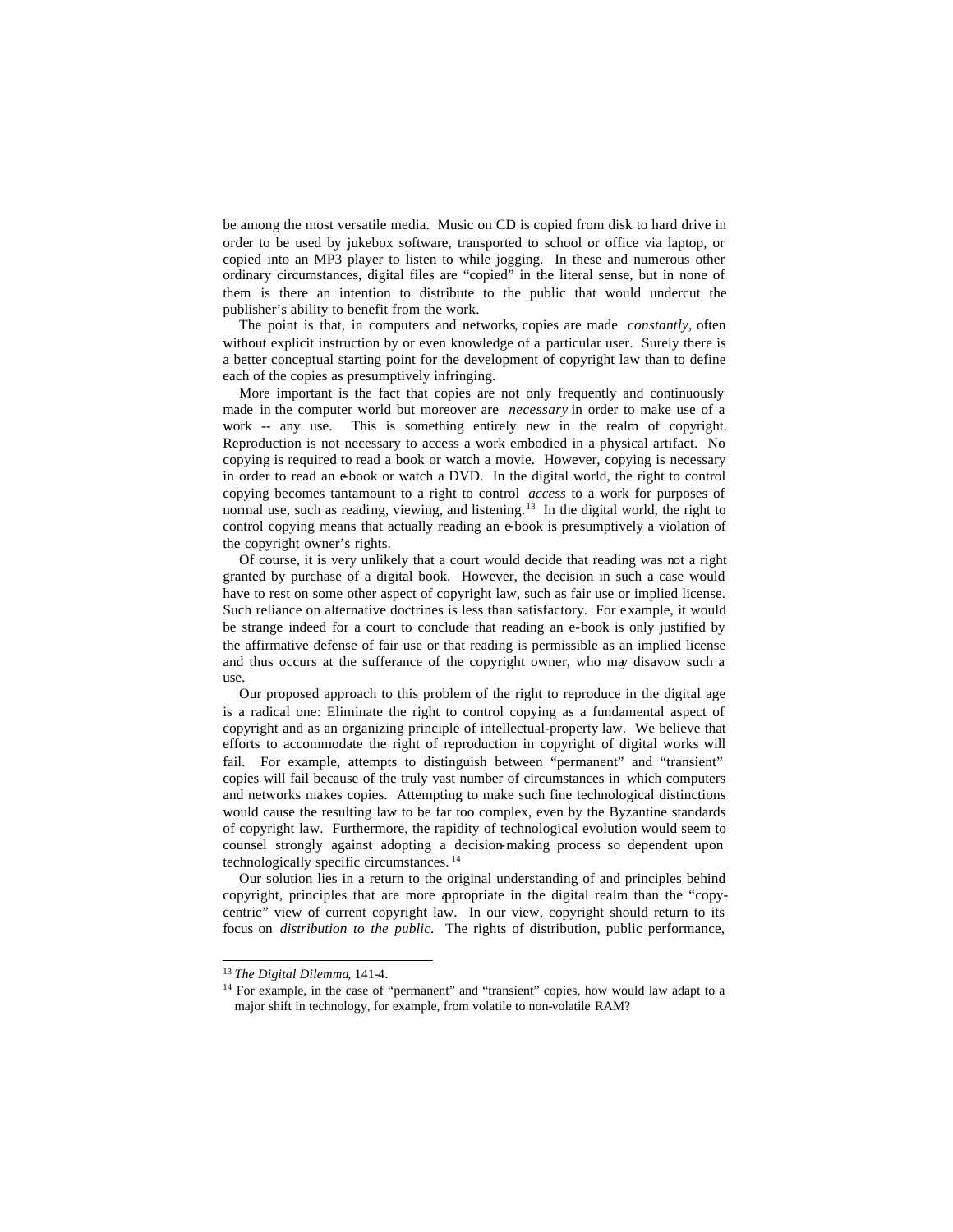and display are all examples of distribution (broadly defined) to the public and reflect early copyright law's focus on publishing, printing, and vending. We do not address the issue of derivative works. Copying, absent distribution to the public, should not be considered a violation of copyright at all.<sup>15</sup>

We now analyze two key doctrines of copyright law in light of our position.

### **First Sale Doctrine – Physical Property Only**

The history of the first sale doctrine is coterminous with the history of copyright itself and developed as case law<sup>16</sup> prior to statutory codification. Formalized by legislation in 1976 as Section 109 of the Copyright Act, the doctrine is framed as a limitation on the copyright owner's exclusive right to distribute works; it entitles the owner of *a particular copy* of a work to "sell or otherwise dispose of" that particular copy *without the permission of the copyright holder*. The first sale doctrine does not restrict the copyright owner's exclusive right to *make* copies or to authorize the making of copies. The first sale doctrine also incorporates certain other restrictions; for example, it only applies to lawfully made (authorized) copies and only to the "owner" of such copies. In other words, one cannot sell or loan what one does not own. It is this doctrine that enables the existence of libraries, used book stores, and video rental stores. <sup>17</sup>

With regard to works in digital format, the first sale doctrine is an anachronism; it is essentially concerned with copyrighted works embodied in physical objects. Indeed, the doctrine is actually an element of property law that prevents copyright from running roughshod over other areas of law. Without the first sale doctrine, a copyright owner might claim, for example, that you were not permitted to resell a book for less than its original value or could not throw it away without the publisher's permission. If this "right" were accepted, imagine the consequences that would result if all items of manufacture had copyrighted material embodied in them, such as a haiku poem stamped on the bottom of a lamp. Suddenly, questions of personal property and normal trade would become questions of copyright. <sup>18</sup> Such control

<sup>&</sup>lt;sup>15</sup> Others have also advocated jettisoning the focus on the right of reproduction. See Jessica Litman, *Digital Copyright* 177-80 (Prometheus Books, 2001) [hereinafter, *Digital Copyright*]. Litman has offered, as an alternative organizing and fundamental principle, the right of the copyright owner to prevent others from commercially exploiting the work. Our alternative organizing principle is simply to emphasize the right of public distribution.

<sup>16</sup> Bobbs-Merrill Co. v. Straus, 210 U.S. 339, 350-51 (1908).

<sup>&</sup>lt;sup>17</sup> Note, however, that lending, leasing, and rental have certain limitations with regard to phonorecords (or sound recordings) and computer software in the statute.

<sup>&</sup>lt;sup>18</sup> Nimmer on Copyright. Sec. 8.12[A] (p. 8-150.4): [T]he right to prevent unauthorized distribution at that point [after first sale] (although no doubt still desired by the copyright owner) is no longer a necessary supplement [to fully protect the owner]. In such circumstances, continued control over the distribution of copies is not so much a supplement to the intangible copyright, but is rather a device for controlling the disposition of the tangible personal property that embodies the copyrighted work. Therefore, at this point, the policy favoring a copyright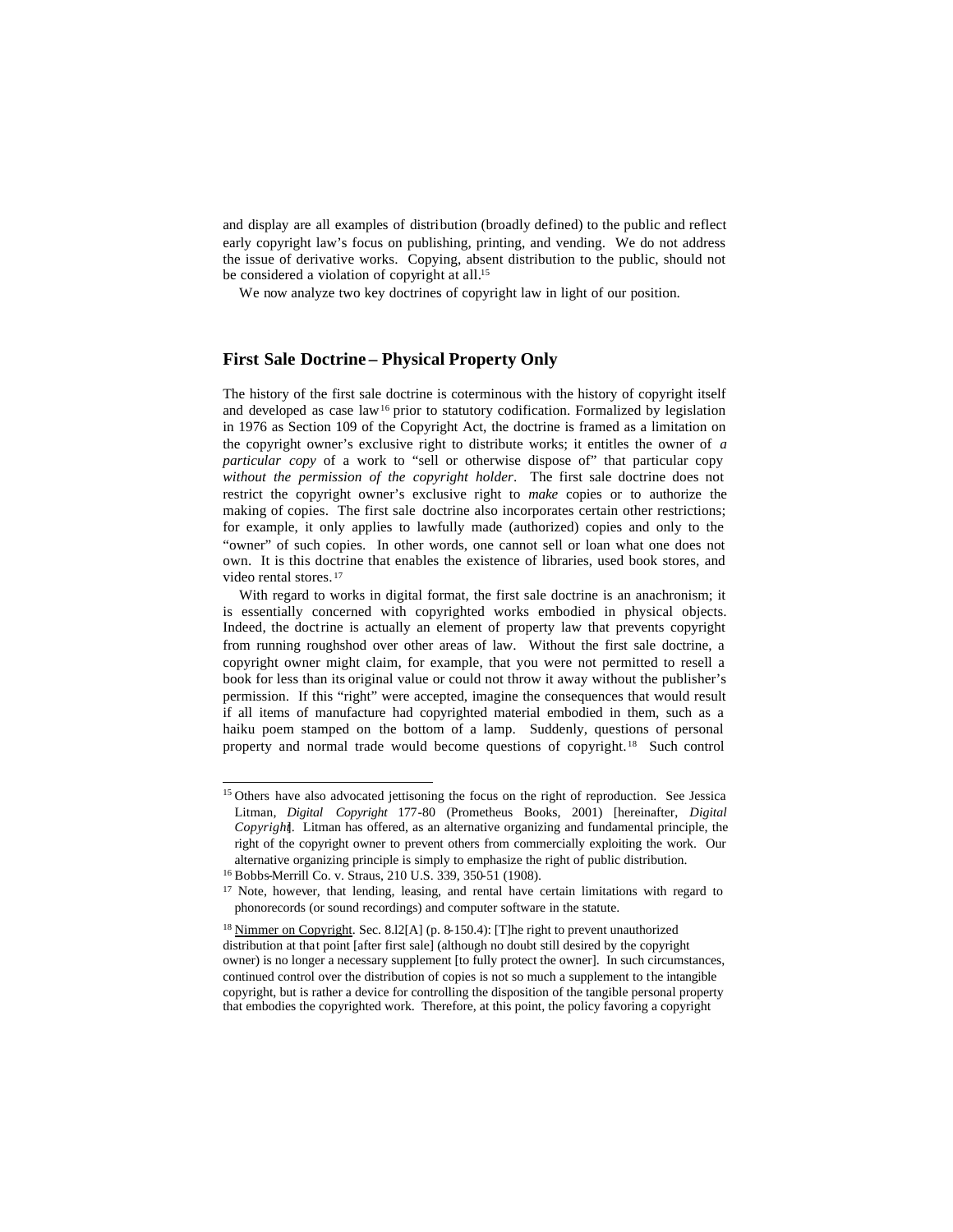would be at variance with common law, which disfavors restrictions on the free alienation of property.

Similar reasoning appears to apply to other areas of copyright law. For example, owners of a copy of a protected work are permitted "to display that copy publicly, either directly or by the projection of no more than one image at a time, to viewers present at the place where the copy is located." <sup>19</sup> Thus, for example, one may place lawfully purchased statuary (such as a garden gnome) on the front lawn where it will be displayed to the public. However, one may not broadcast the image of the gnome via television. Again, the f ocus seems to be on permitting an owner of physical goods to dispose of the physical property as desired without overly many restrictions.

Of course, while the first sale doctrine expresses elements of property law, it does point out some fundamental characteristics of copyright law. First, it shows that maximizing the return to authors and publishers is not, in fact, the ultimate aim of copyright. Through the first sale doctrine, among other things, individuals can gain access to copyrighted works through a number of means, many of which create no direct financial benefit for the copyright owner. After all, if you borrow a book from a friend, you are potentially depriving the publisher of a sale. Second, it shows that copyright owners do not have the right to regulate use (other than uses explicitly governed by copyright law itself) once the work is released into public channels. Once a member of the public acquires a particular copy of a work, he can use it in any legal manner he desires. If a reader desires to read the last chapter of the mystery novel first, he can do it, regardless of the copyright owner's desires. This shows that, traditionally, use-control has not been an exclusive right of the copyright owner.

The first sale doctrine applies to *particular copies* embodied in physical objects. Books, CDs, and videotapes are all examples of such physical embodiment. Such copies can only be possessed by one individual at a time, and transferring such an instance of the work does not involve reproduction. These characteristics are not shared by digital works on a computer or network. In the digital realm, there is no technologically sensible way to give a buyer of a particular instance of a digital work the right to redistribute that instance but withhold from him the right to copy it.

Our conclusion then is a radical one. The first sale doctrine simply does not apply in the realm of digital objects, though it remains applicable with regard to free alienation of physical copies. The values of more open access embodied in the rule are attainable but only by avoiding the copy-centrism of current law. In our argument, a violation occurs only if there is public distribution of a work not granted by the copyright owner.

Alternative proposals with regard to the first sale doctrine are even more radical. Some copyright absolutists argue that, because no one but the copyright owner has the right to make copies under existing law, no one but the copyright owner should be permitted to lend, trade, or sell digital objects at all, because doing so always entails making copies. Since, in the future, many forms of information will be available only in digital form, the alternate means of access to works that the first sale doctrine enabled would be virtually eliminated. Others propose systems that would force

19 17 U.S.C. § 109(c)

monopoly for authors gives way to the policy opposing restraint of trade and restraints on alienation.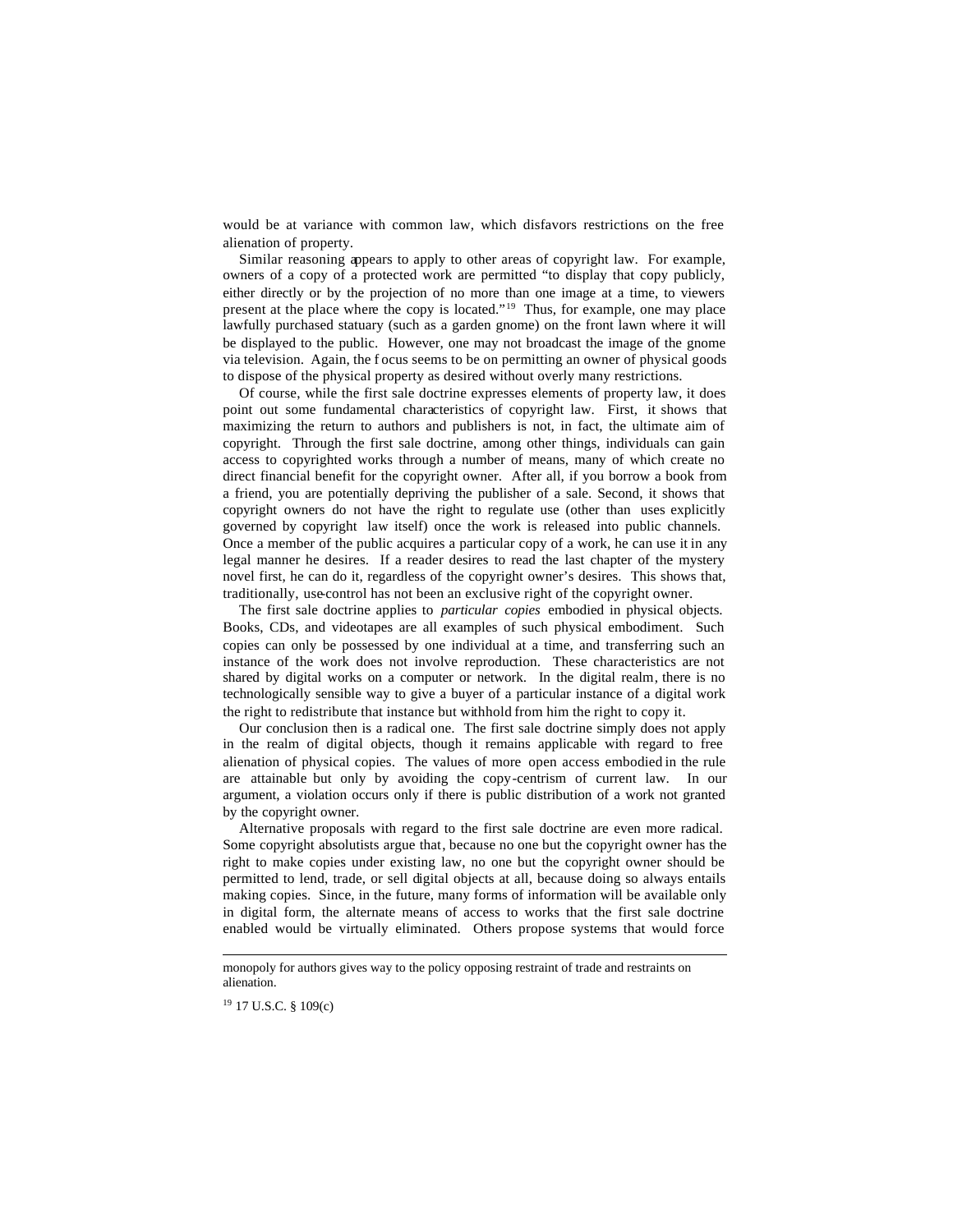digital objects to behave like physical objects. One example of this "trusted-systems" vision is described in *The Digital Dilemma*:

> In these systems, when a merchant sells a digital object, the bits encoding the object would be deposited on the buyer's computer and erased from the merchant's computer. If the purchaser subsequently "loaned" this digital object, the access control and rights management systems on the lender's computer would temporarily disable the object's use on that computer while enabling use on the borrower's computer. These changes would be reversed when the object is returned by the borrower to the lender.  $20$

We share the skepticism of the authors of *The Digital Dilemma* that such systems will enjoy successful technical development and market adoption in the near future.<sup>21</sup> Moreover, we reject the trusted -systems vision on the grounds that it vitiates the nature of digital documents. Transformative social benefits of the switch from analog to digital publication, if they are to occur at all, will derive in part from the fact that digital documents have fundamentally different characteristics from analog physical documents. If we were to try to ensure that digital documents behave like physical ones, we would eliminate the incentive to innovate. Finally, it is unlikely that such trusted systems would be acceptable to copyright holders themselves. If such a trusted system were both effective and economical, it would likely have devastating consequences for copyright owners, because lending of digital objects would become extremely efficient. In this scenario, large groups of like-minded individuals, neighborhoods, entire dorms, or apartment complexes would be able to share one digital object, such as a song, because all they would need to do in order to be in compliance with the law is use the trust-systems technology to ensure that no two people use the object at exactly the same time.

#### **Fair Use**

l

Prior to its codification in the Copyright Act of 1976, fair use was a judicially created doctrine governing the use of one work in the work of another.<sup>22</sup> It was analogous to fair competition law. There were fair uses (uses by one author, such as a reviewer, of another author's work, the subject of the review), and there were unfair uses, such as out-and-out plagiarism. But there was another category of use, use that was not competitive at all and thus not subject to fair use analysis. This might be called "normal use," use by the consumer.

<sup>20</sup> *The Digital Dilemma*, 167-8.

<sup>&</sup>lt;sup>21</sup> However, we do agree that such a system, if effective, should protect its users under both current law and our proposal from conviction for copyright infringement.

<sup>&</sup>lt;sup>22</sup> Sony Computer Entertainment America, Inc. v. Bleem, LLC, 214 F.3d 1022, 1025-26 (9<sup>th</sup> Cir. 2000).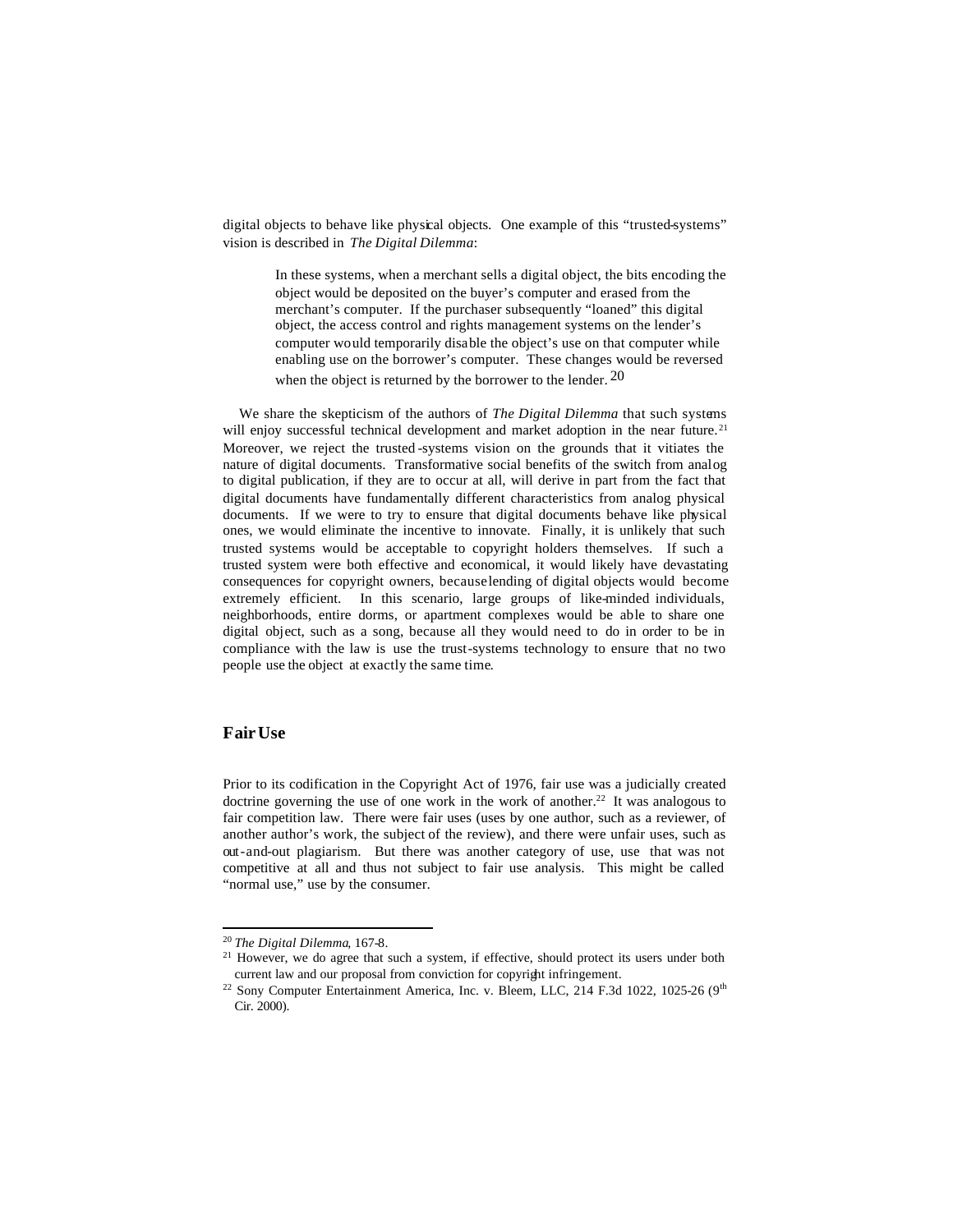This makes sense. When a consumer obtains access to a copy of a work, *i.e.*, a copy embodied in a physical medium such as a book or CD, the consumer is actually obtaining the ability to make use of the work (an intangible object). The physical medium itself is largely irrelevant.<sup>23</sup> This ability to make use of the work accrues simply through gaining access to the work. It is not an implied license from the publisher. For example, if one borrows a book from a library, one has the ability to read the work regardless of the desires of the publisher (who may be opposed to the loss of a potential sale). What the individual obtains is the ability to use the intangible work itself. Thus, when an individual accesses (by whatever means) the work by making personal use of it, no issue of competition is raised.

The very concept underlying fair use, the rules governing the use of one work in the work of another, does not apply to personal uses. After all, if an individual merely transfers a work to which she already has legitimate access from one physical medium to another physical medium, in what way is that using one work in the work of another? By photocopying a page from a book, does one suddenly become the author of a new work – one which incorporates the work of another? Mere copying for personal use should not raise a question of either fair or unfair use. Moreover, one of the early tests of fair use was whether the questionable use supplanted the market for the original. Personal uses do not supplant the market for the original. After all, if a user already has legitimately obtained a copy of the work, how can any copying supplant that copy absent distribution? The user may have altered the physical characteristics of the particular embodiment, but that has not supplanted the user's need for access to the work in the first place.

Unfortunately, the law of copyright has been transformed so that normal use by the consumer is not always permissible; rather, the permissibility of any use that incorporates copying must be decided on a case-by-case basis, usually under the rubric of fair use. While it is unlikely that a court would hold a single personal-use copy of a work to be infringing (even granting a plaintiff would bring such a case), the court would still have to apply fair use analysis to the copy, because fair use is an affirmative defense. Under current law, every copy is presumptively infringing, and copying may only be justified under the fair use doctrine. This is the case even when the original question underlying fair use analysis, whether or not the use is one that competes with the copyright owner, is not relevant.

This is important, because, in the transition to the digital world, copying has become much easier. When copying is difficult, it is likely that only commercial entities and those similarly situat ed would be making copies. Thus, copying *per se* could be enough to trigger a fair use analysis, because the relevant presumption was that copying would only take place in a commercial context with intent to distribute the work publicly. However, in the digital world, copying becomes necessary to make normal use of works. In order to watch a (lawfully-acquired) *Shrek* DVD on the video equivalent of an MP3 player, the movie must be copied from the DVD.

 $23$  It is possible for a publisher to create physical obstacles to certain uses – but that does not mitigate this right. For example, a publisher might print a book on paper that disintegrates in sunlight, hoping to prevent individuals from reading outside for some unfathomable reason. However, while the right of distribution allows the publisher to make such choices of printing materials, it would not prevent a clever reader from circumventing such limitations.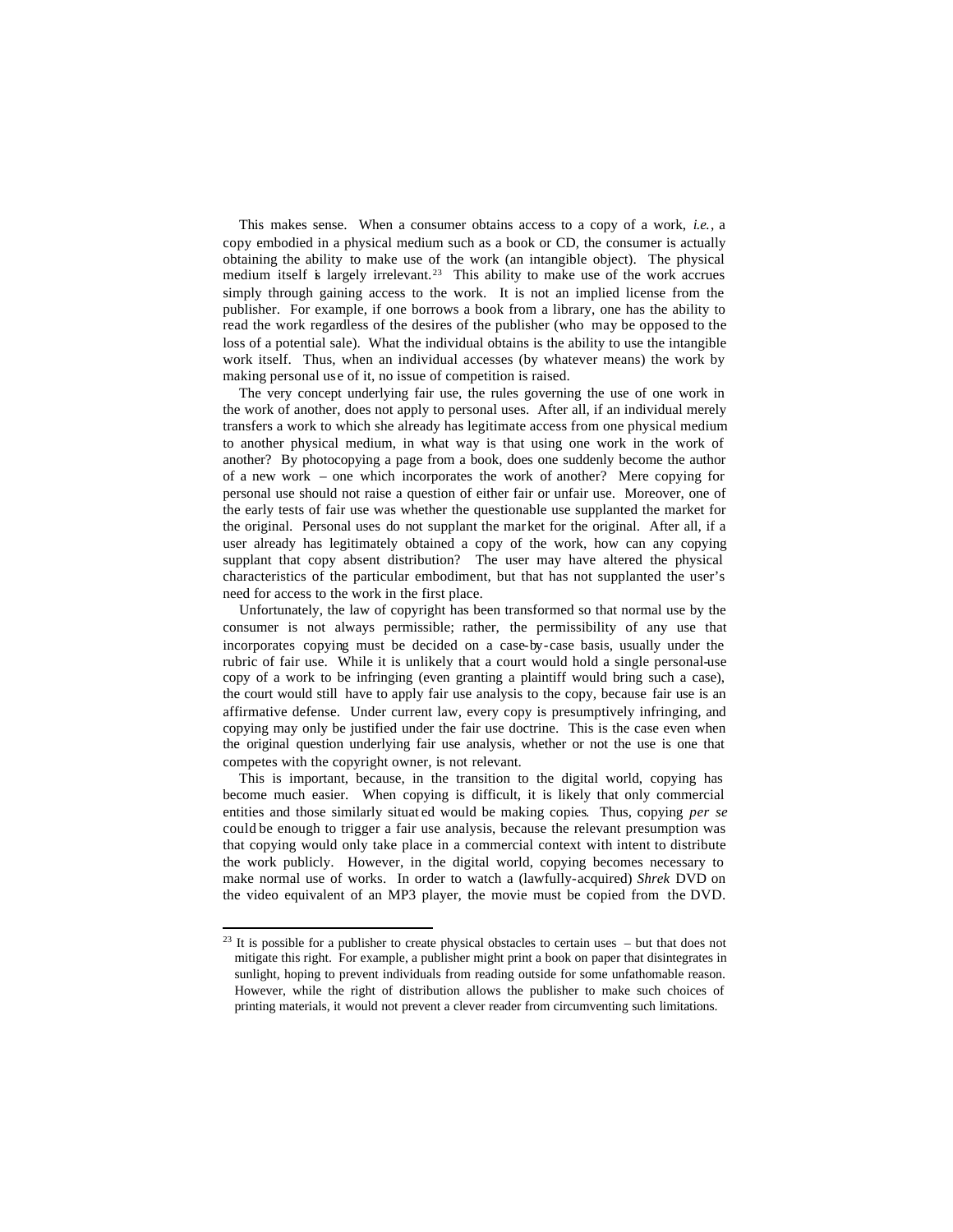This act of copying should not require, should the consumer be challenged, the mounting of an affirmative defense of fair use in which the copying is presumptively unfair. This act of copying should not be actionable at all.

Of course, the current state of affairs is that any copying is presumptively illicit. This being the case, it is lawful for copyright owners to inhibit all copying of their works. Unfortunately, because it is necessary to copy a digital work in order to make use of it, the prohibition against copying means that the copyright owner may determine which uses are permissible and which are not. The doctrine of fair use, as it is now codified, completely undermines its own purpose in the context of digital works.

### **The Right of Public Distribution**

l

To this point, we have been making the case that the idea that the right of reproduction as an exclusive right granted to the copyright owner is illogical and improper as applied to digital works. What, then, should the alternative principle be? We argue that the alternative principle is already part of existing law; it is *public distribution of instantiations of a work* that is the key right granted to a copyright holder. As we stated above, what harm to the copyright holder can come from copies that sit moldering in a warehouse? Harm can only occur if there is distribution to the public.

Indeed, Section 106 of the Copyright Act already limits the exclusive right of distribution to distributions made "to the public."24 The right to make *private* distributions is not an exclusive right of the copyright owner. Furthermore, the concept of a public/private distinction is reinforced by the fact that it is only *public*  performance and display of works that is a right of the copyright owner. In our analysis, both performance and display are forms of instantiation of a work. Performance is an instantiation of the work in action, and display is an exhibition of a physical instantiation of a work. Thus, performance and display imply forms of distribution. If it is *public distribution* that is the exclusive right, then performance, which is a form of distribution, only infringes when the performance is to the public. Both the rights of performance and display are unlike the right of reproduction, which, although an instantiation of a work, does not necessarily entail distribution.

This private/public distinction is very familiar in the realm of performance and display. After all, anyone who has ever invited friends over in order to watch a videotape or DVD has engaged in a private performance of a work. Playing a copyrighted song on the piano for friends, if anyone still does that, is also a private performance. An exclusive right to private distribution with regard to performance

<sup>&</sup>lt;sup>24</sup> Under current law, this right is odd in light of the prior right of reproduction, which makes the right of distribution redundant. After all, how can one distribute works to which this third exclusive right applies without first making copies? If making copies is a violation of the copyright owner's first exclusive right, there is no need for a right of public distribution, because any such distribution presupposes that copies have been made.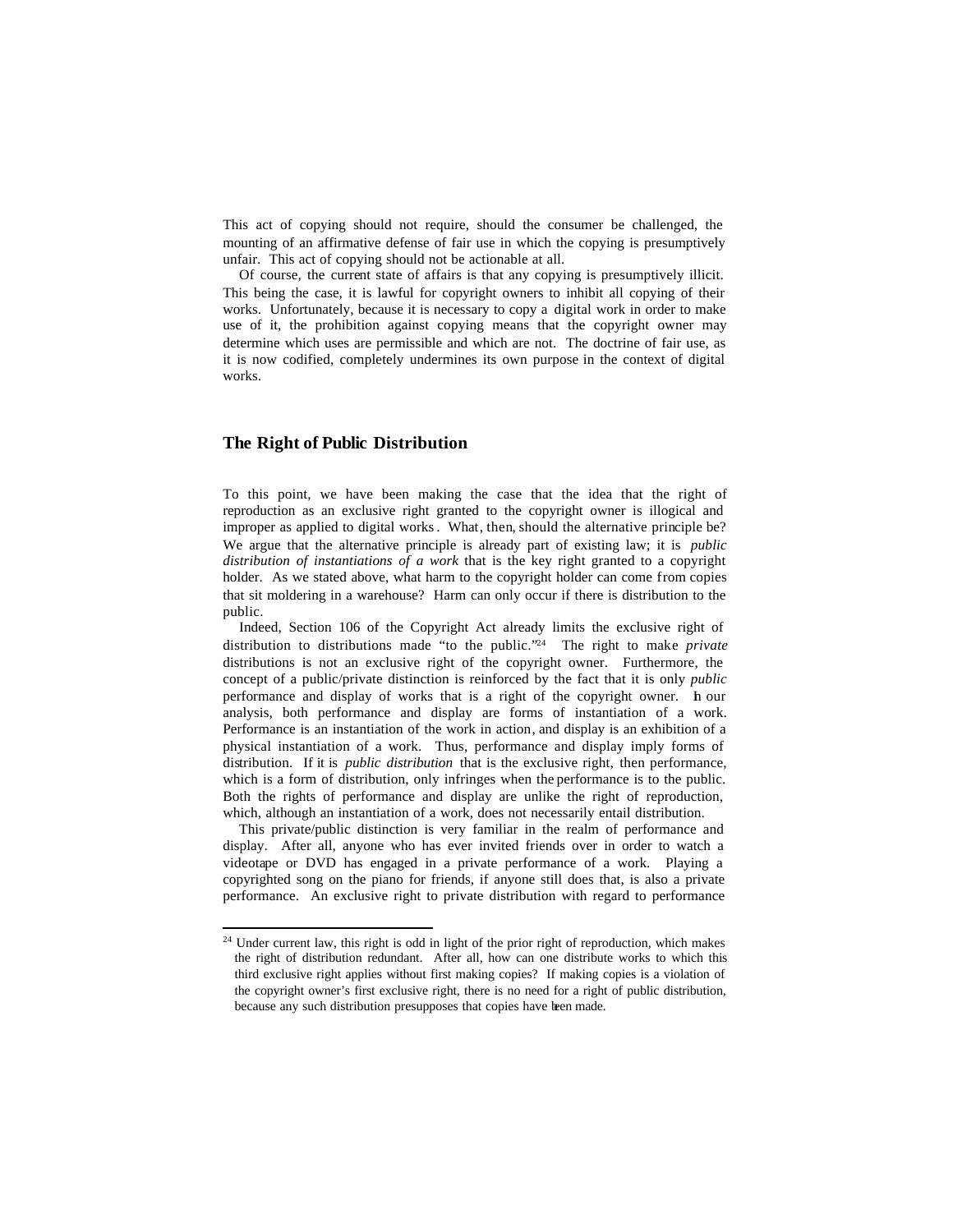would be absurd. It would imply, for example, that it is presumptively infringing for a parent to read a copyrighted book to a child.

Some have argued that the right distinction in such cases is not private vs. public distribution but rather distribution that has limited effects on the commercial market (which would not be infringing) vs. distribution that has major effects on the commercial market (which would be infringing).<sup>25</sup> Indeed, it is argued that this distinction would be useful even in situations in which one person's acting on his own did not have major commercial effects, but the widespread and similar activities of others would have commercially devastating effects.<sup>26</sup> In other words, posting a copyrighted song to a website would be permissible, as long as there were not too many downloads. According to this theory, there would be no problem if the practice was widespread, as long as each individual site did not have too many downloads. Such a result seems odd. Yet it is required unless one accepts the altern ative economic test that certain forms of distribution are permissible unless the widespread practice of such forms of distribution would be commercially significant. This, of course, would be no test at all, because nearly every type of distribution would have commercially significant effects if practiced widely enough.

Moreover, the distinction between public and private fits very well with what is actually enforceable. After all, one of the major elements of private distribution is that it is *private*; it takes place where copyright owners will not be able to police it. Public distribution, on the other hand, takes place in *public*, where copyright owners will be able to monitor and patrol. For example, if a teenaged girl emails an MP3 to her father, this is a private distribution and one that the recording industry will likely never find about. The law might give the recording industry the right to prohibit this, but this law would be essentially unenforceable. However, if the teenage girl posts the MP3 on a website, it is possible for the recording industry to take appropriate action either against the girl or, ultimately, her ISP. There are any number of technical options to track, subvert, or otherwise interfere with public distributions of copyri ghted works.

Fundamentally, it is extremely difficult for copyright owners to determine when the right of reproduction has been violated, unlike theft of physical property. Furthermore, the fact that the right of reproduction is very difficult to enforce is likely to lead to disrespect for the law. Of course, no law is perfectly enforced, but a law that can almost never be enforced independently is of questionable benefit.

Finally, reliance on public distribution will not substantially change the existing balance of economic incentives. To the extent that the right of reproduction is essentially unenforceable, copyright owners will be able to achieve the same amount of economic incentive through enforcement of the distribution right – which is essentially the status quo.

<sup>25</sup> *Digital Copyright* 180.

<sup>26</sup> *Id.,* nn. 32.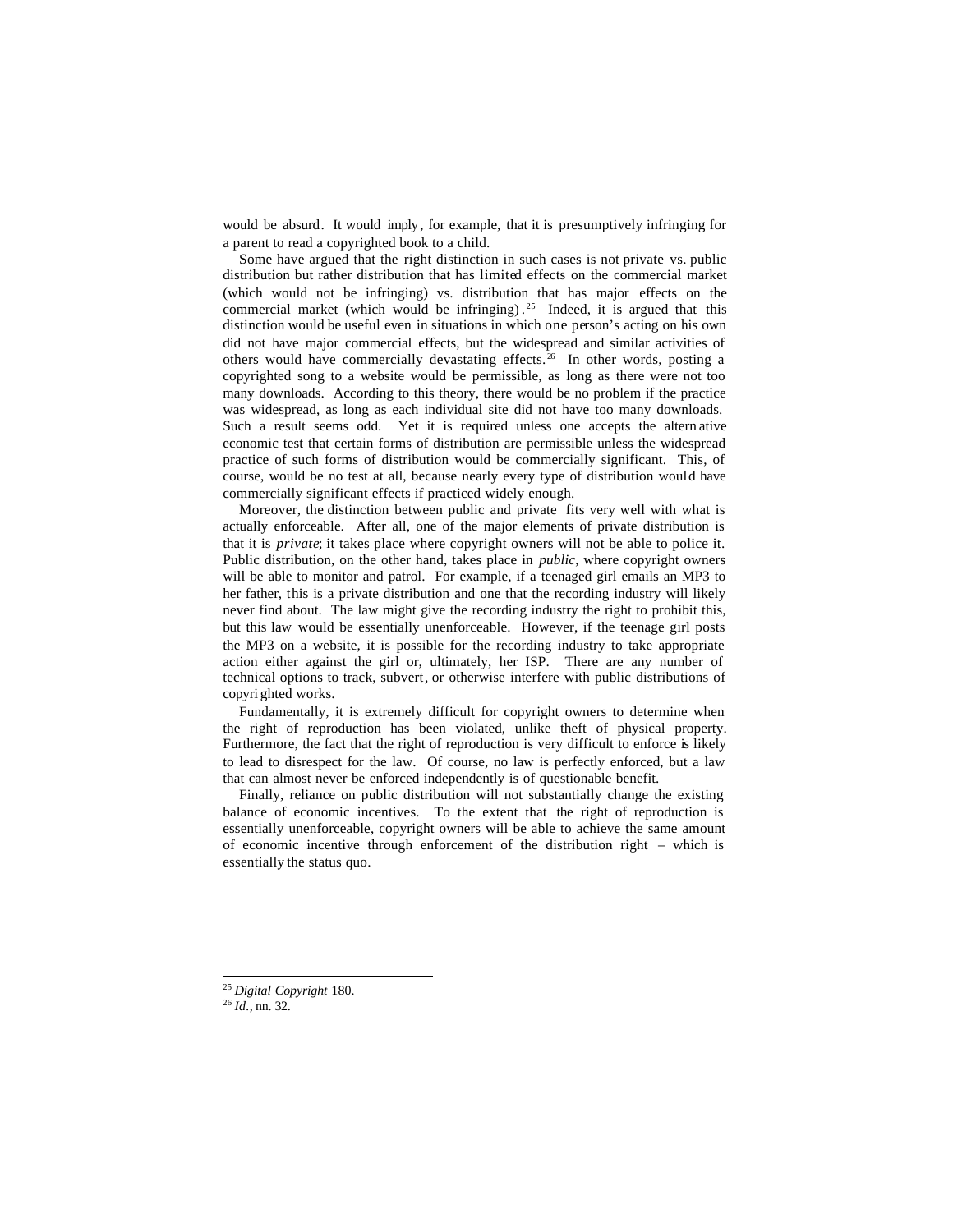## **Conclusion**

l

Today, it is commonly assumed that the right of reproduction, the right to control copying, is and always has been a fundamental element of copyright law. However, that assumption is incorrect.

Historically, the right of reproduction is of relatively recent provenance. Prior to the Copyright Act of 1909, there was no exclusive right to control copying. Indeed, even in the Copyright Act of 1909, which first mentioned the word "copy," it is more than arguable whether there was any intention to create a right of reproduction, rather than merely to extend existing rights of distribution to new subject matter.

Logically and theoretically, the right of reproduction is not fundamentally required to be part of a system of copyright . After all, copies *per se* do not harm any of the interests that copyright is intended to support. The fact that the right to make copies is considered to be an essential element of copyright is the result of both misinterpretation of the origin of the word "copyright" and the fact that, for many years, the making of copies was a good predictor of intent to infringe.

However, digital technology has illuminated the issue and demonstrated that the traditional assumptions about the right of reproduction are false. In the digital age, copying is not a good predictor of intent to infringe. Moreover, copying is necessary for normal use of a work. Allowing normal use is a principle that copyright is supposed to support. To that extent, digital technology has revealed the illogic and inconsistency of the traditional view of the right of reproduction.

Of course, it is possible to attempt to write and interpret laws that uphold two inherently contradictory principles at once. Unfortunately, the results will be confusing and incoherent. The Digital Millennium Copyright Act is a good example of this. The DMCA purports to support the right of reproduction while maintaining existing rights of fair use. First, the concept of fair use codified in the Copyright Act of 1976 is itself incoherent as shown above. Second, the DMCA as interpreted by the courts does not protect fair use at all, except for those with a high level of technical skills. Third, the DMCA is confusing even by the standards of previous copyright laws.

Because the DMCA attempts to uphold two contradictory interests at once, it has numerous exceptions and exceptions to the exceptions.<sup> $27$ </sup> Such messiness will always be necessary in order to harmonize, at least partially, two fundamentally opposed principles. This is not unlike the case of Ptolemaic cosmology, in which Ptolemy attempted to reconcile two opposing principles: the assumption that planets moved in perfect circles and the observed motion of the planets. Current copyright law, with its exceptions and exceptions to exceptions, is not very different from Ptolemy's epicycles and epicycles within epicycles.

In order for progress to occur, Copernicus abandoned the principle of circular motion in favor of observed motion – despite the widely and strongly held assumption

 $27$  For example, a library may circumvent digital-rights-management software (which is otherwise prohibited) in order to determine whether to purchase access to a work, but not if an identical copy of the work is available in another format. 17 U.S.C. §1201.